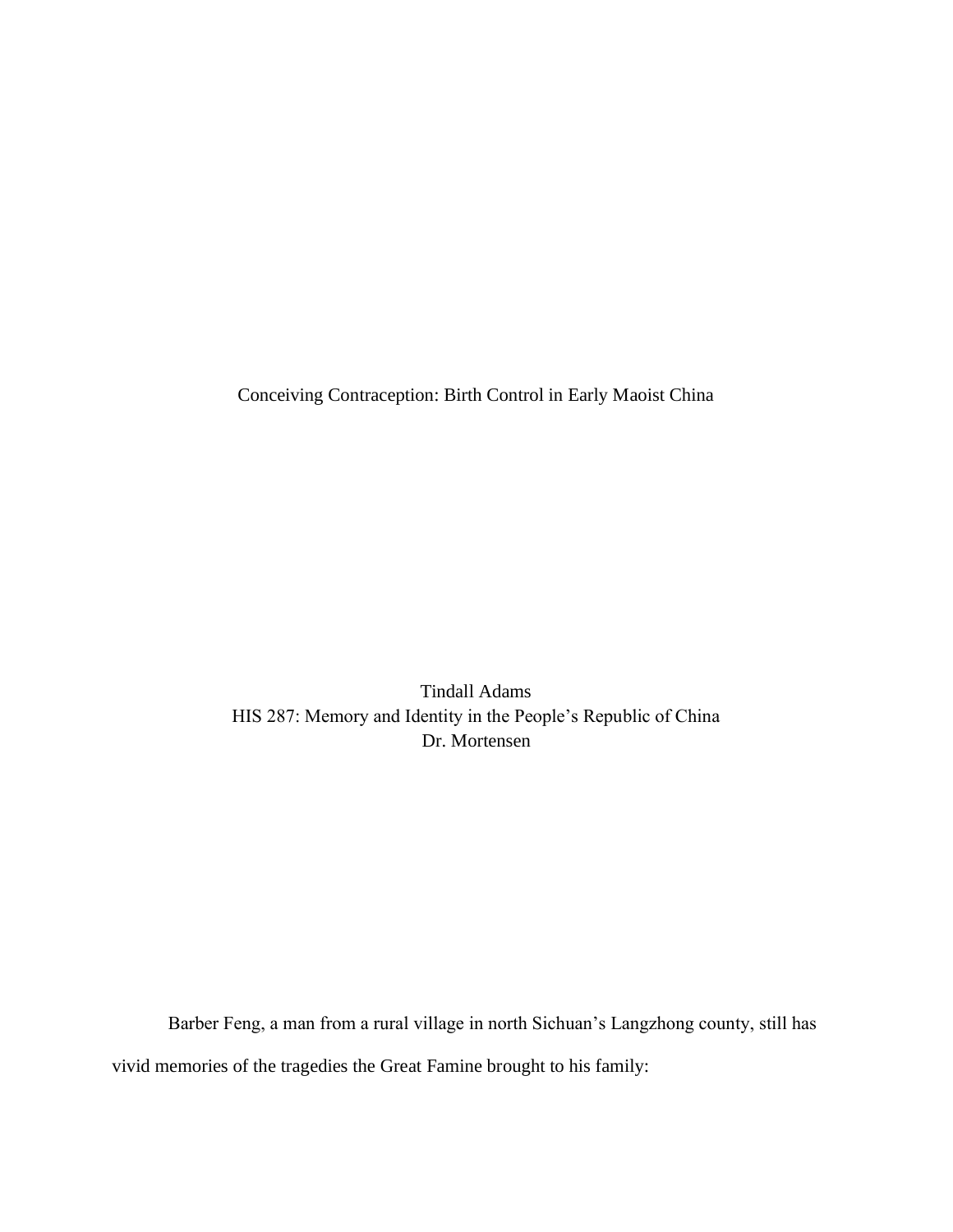### Adams 2

Cadres told us that the hardship we suffered was all because of the number of children we had. At the time however, there was no contraception. If we gave birth to a child, we had to bring him or her up…one of my children died of hunger during the famine…there was just no food—the canteen manager wouldn't give us any. He said that there were too many of us, and that we didn't do enough work.<sup>1</sup>

Barber's pain at the loss of his child is evident in the account, as well as his frustration at the state, as state cadres both mocked rural families for having too many children yet provided no access to contraception. Barber's experience is not an anomaly however; many families experienced hardship under Maoist China's whirlwind policies toward contraception. After the birth of the PRC, the CCP deemed maternal and child health a national priority, and utilized organizations like the Ministry of Health to improve national health.<sup>2</sup> However, throughout the 1950s, contraception remained a point of contention due to conflicting concerns about China's population size. This tension set the stage for inconsistent and paradoxical messages from the state surrounding the use of birth control during the 1950s.

In this essay, I examine contraception under Maoist China from 1949 until the early period of the Great Leap Forward to reveal how the state's inconsistent policies throughout this period resulted in women experiencing and responding to contraception in diverse ways.<sup>3</sup> Largely, state narratives surrounding contraception have depended on generalized, impersonal discourses. Additionally, some historical research looks briefly at personal accounts in regards to contraception, and I aim to expand on these analyses through this essay. I explore personal accounts, like those of cadres and rural women, to better understand how age, class, and

<sup>1</sup> Zhou Xun, *Forgotten Voices of Mao's Great Famine, 1958-1962: An Oral History,* (New Haven: Yale UP, 2013), ProQuest Ebook Central, 58.

<sup>&</sup>lt;sup>2</sup> Tina Phillips Johnson and Yi-Li Wu, "Maternal and Child Health in Nineteenth- to Twenty-First-Century China," in *Medical Transitions in Twentieth-Century China,* ed. Andrews Bridie and Bullock Mary Brown (Bloomington: Indiana UP, 2014), 60.

 $3$  I focus on this period from the founding of the PRC and I conclude during the beginning of the Great Leap Forward, as contraception policy began to shift drastically during this tragic disaster.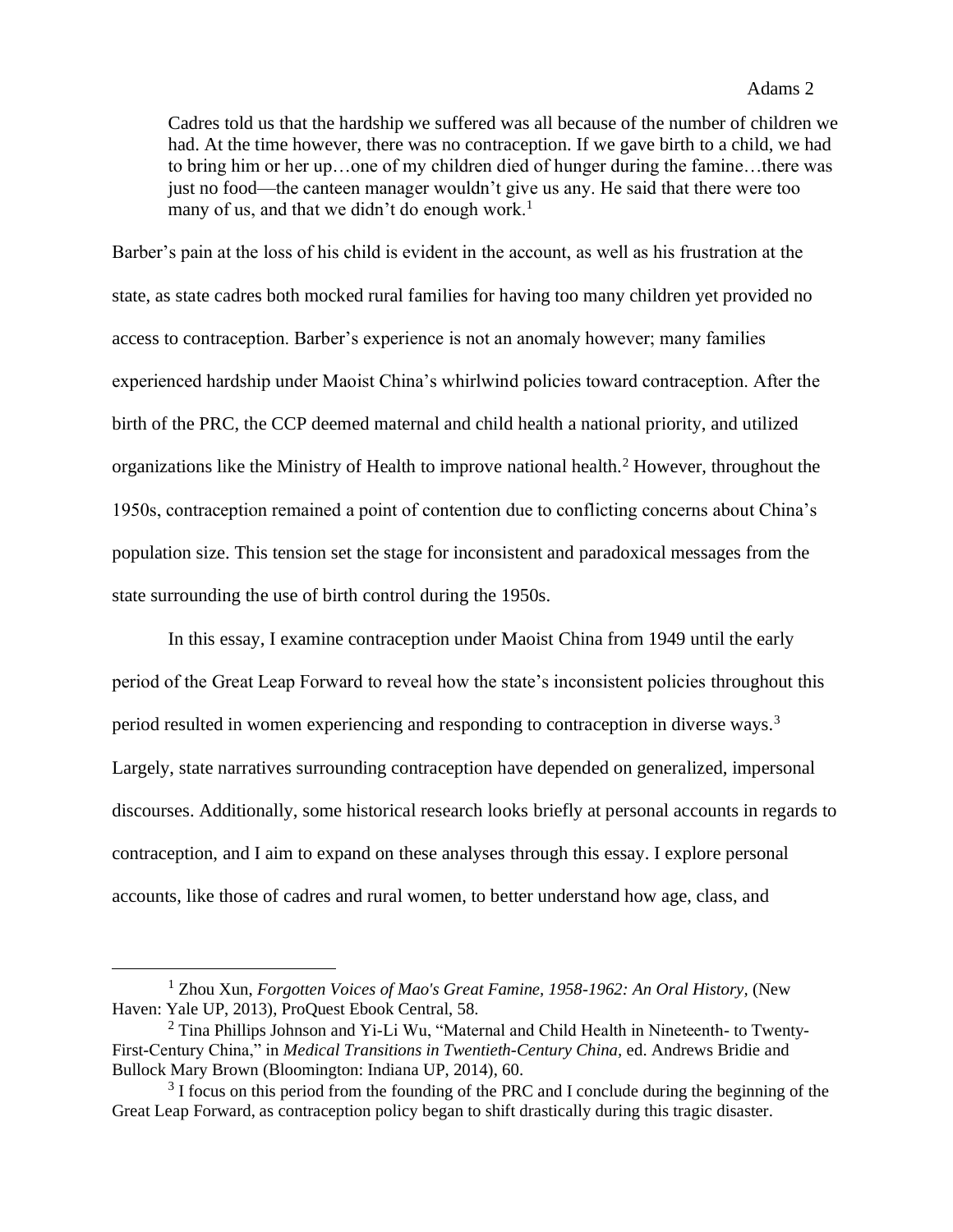geography affected women's experiences of birth control. Ultimately, these personal experiences reveal how age and generational differences resulted in women responding differently to contraception, in that older generations that were mothers during the 1950s were more receptive to birth control. Furthermore, class and urban/rural differences led to wealthier, urban women receiving better access to birth control. While women's lives were in some part improved due to wider access to birth control, the state's inconsistent policies contributed to and exacerbated these diverse experiences and reactions toward contraception.

The CCP's initial pro-natalist policy and restrictions on contraception commenced a history of inconsistent contraceptive measures. Pro-natalists initially were not concerned with population problems due to the theory that Malthusian strains would not affect socialist systems like China.<sup>4</sup> Mao Zedong, in his 1949 essay, "The Bankruptcy of the Idealist Conception of History," states that "it is a very good thing that China has a big population. Even if China's population multiplies many times, she is fully capable of finding a solution; the solution is production."<sup>5</sup> For Mao, it is clear that he viewed China's large population as an asset, as he directly tied large population to high production. Propaganda posters were particularly popular in promoting pro-natalist sentiment; for example, a 1954 poster depicts a mother helping her four children prepare for school while the father leaves for work (see Appendix, Figure 1).<sup>6</sup> Another 1954 poster also depicts a father leaving to do agricultural work while the mother and

<sup>4</sup> Johnson and Yi-Li, "Maternal and Child Health," 61.

<sup>5</sup> Mao Zedong, "The Bankruptcy of the Idealist Conception of History," Marxists Internet Archive, accessed November 6, 2020, [https://www.marxists.org](https://www.marxists.org/).

<sup>6</sup> Wei Yingzhou, 爸爸上工我们上学 *(Daddy goes to work, we go to school),* October 1954, Poster, 53.5 x 77.5 cm, [https://chineseposters.net/posters/pc-1954-005.](https://chineseposters.net/posters/pc-1954-005)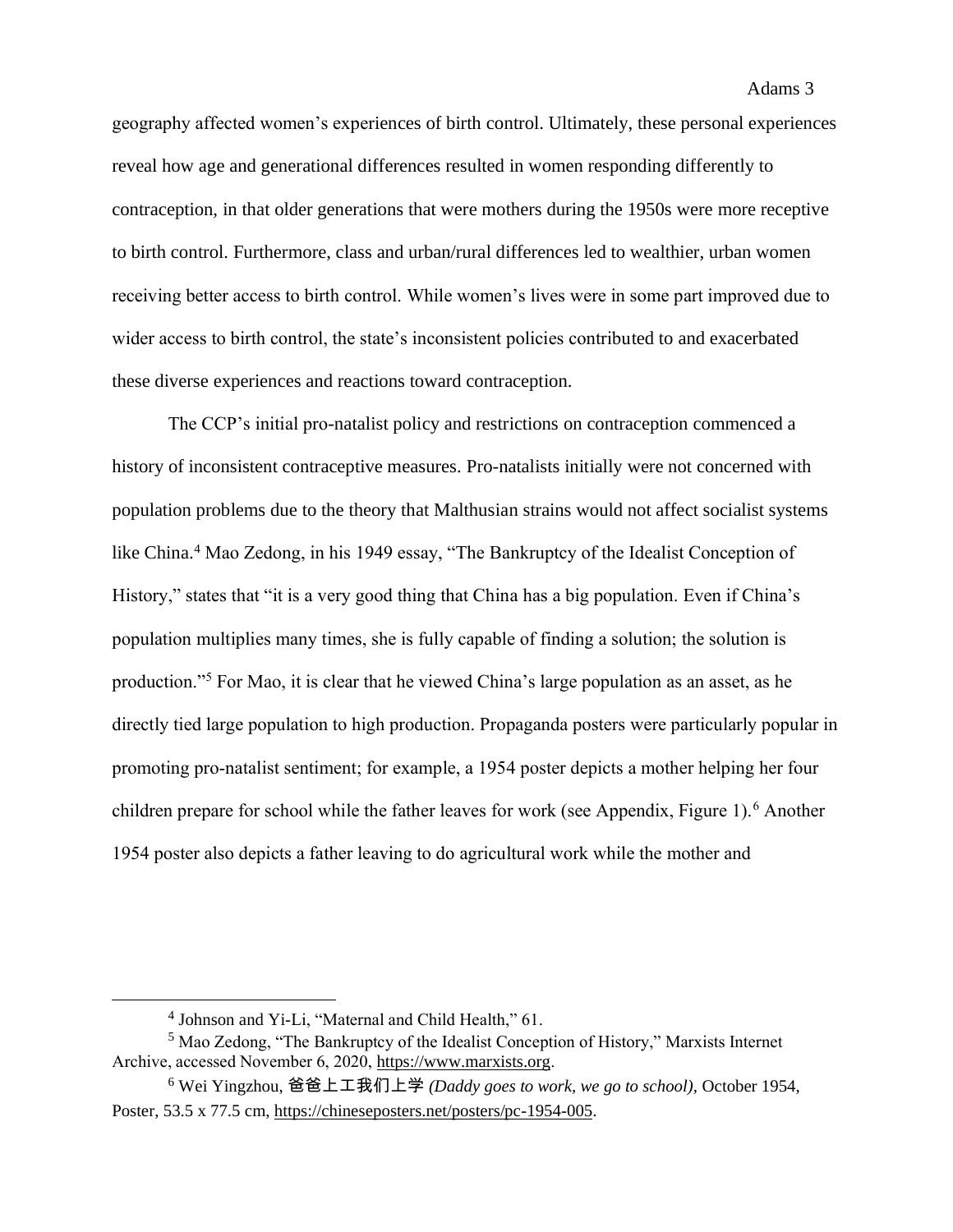grandmother take care of children (see Appendix, Figure 2).<sup>7</sup> In the first poster, the image features a large family with four children, which clearly aligns with pro-natalist sentiment. Both posters also reveal the double burden that women bore, as women were expected to labor while also managing household work and raising children; however, the posters neglect the difficulties of this burden and instead present everyone as smiling and happy to support "united production." In line with these pro-natalist messages, the Ministry of Health strictly regulated access to contraceptives, including abortion and sterilization.<sup>8</sup> However, due to internal party disagreements about population control, the CCP would contradict this early pro-natalist sentiment and promote inconsistent messages about contraception throughout the 1950s.

Due to several factors throughout the 1950s, the CCP began to shift their policies toward a promotion of birth planning and control; one of these elements was that some women began advocating for contraception access in pursuit of women's rights. Many women were caught between a contradiction where they were "liberated" to labor and live equally with men, yet still held responsibility for the childrearing and the domestic sphere.<sup>9</sup> Chen Huiqin, a woman who grew up in a rural village in Jiading County, recounts how she worried that "bending over might hurt the baby's development...that, however, did not stop me from going to work in the fields every day."<sup>10</sup> Huigin's account clearly reflects the tensions between having to labor and the stress of childbearing, as she had to collect work points to feed her family but was also

<sup>7</sup> Zhang Daxin, 民族和睦团结生产的新家庭 (*A new household that is democratic, peaceful, and engages in united production),* January 1954, Poster, 54 x 79 cm, [https://chineseposters.net/posters/e15-](https://chineseposters.net/posters/e15-286) [286.](https://chineseposters.net/posters/e15-286)

<sup>8</sup> Tyrene White, "The Origins of China's Birth Planning Policy," in *Engendering China: Women, Culture, and the State,* ed. by Christina K. Gilmartin, et al. (Cambridge: Harvard UP, 1994), 254.

<sup>9</sup> White, "Birth Planning Policy," 253.

<sup>10</sup> Chen Huiqin and Shehong Chen, *Daughter of Good Fortune: A Twentieth-Century Chinese Peasant Memoir* (Seattle: Washington UP, 2015), 69.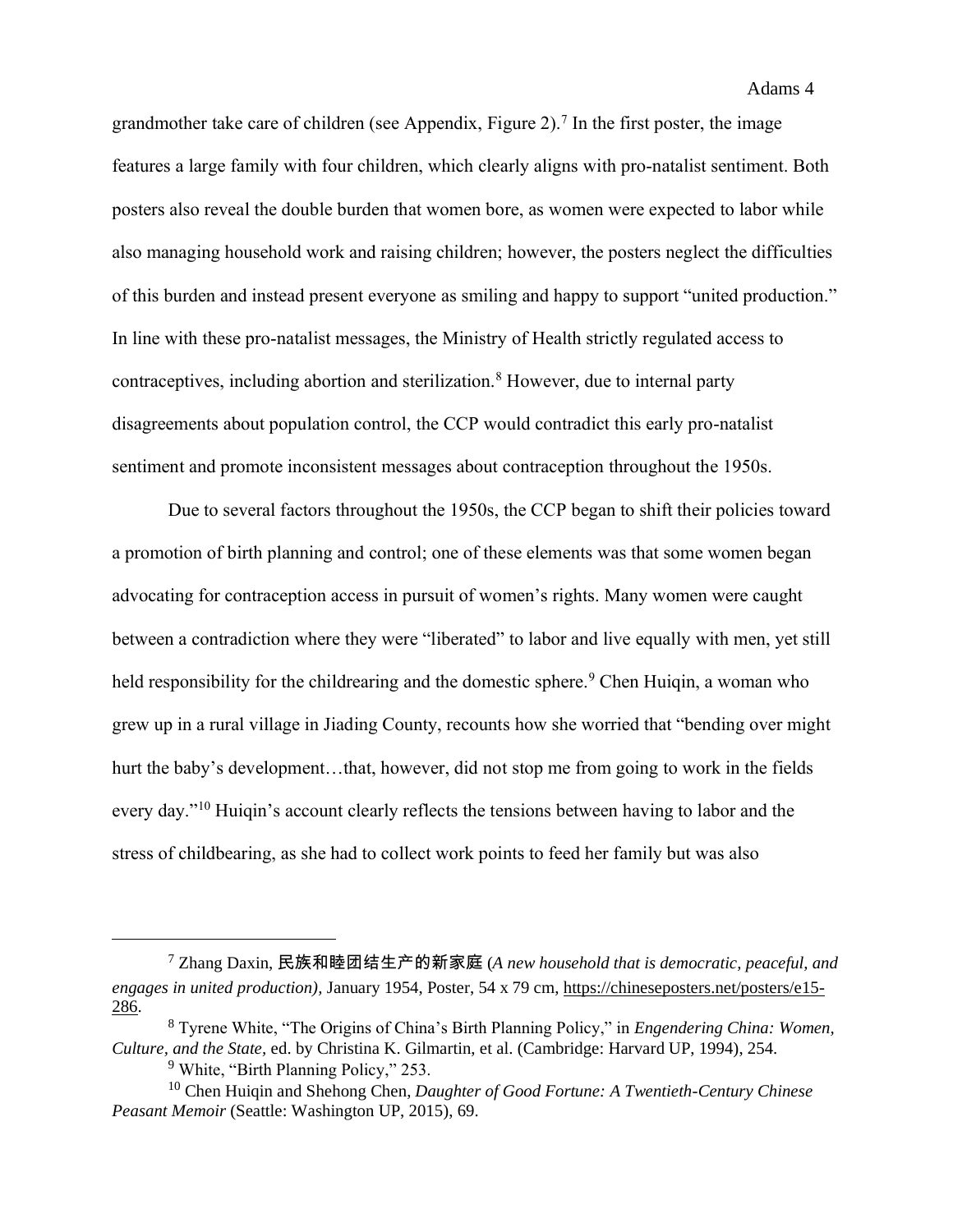concerned about the effect field labor had on her and her baby's health. In response, many women's heads (leaders in 1950's co-operatives) worked to protect rural women's health and arrange childcare so they could work.<sup>11</sup> Some female cadres began to agitate for access to contraception as well. They argued that access to birth control was in line with the party's promotion of women's liberation from feudalism, like the Marriage Law of 1950.<sup>12</sup> While the CCP would start to improve access to birth control in response to these women cadres, the internal party tensions that marked the decade of the 1950s ultimately contributed to inconsistent messaging and access.

Another factor of the CCP's transition towards family planning and contraception policy was party concerns regarding population, yet disagreements within the CCP led to fluctuating attitudes towards birth control under Mao. At the center of these tensions was Ma Yinchu, a demographer and party official, who researched population issues in China in the 1950s and ultimately voiced his concerns about population growth to Mao in 1957.<sup>13</sup> In his 1957 article, "A New Theory of Population," Ma Yinchu warns that the "increase in population is too fast" and examines 1953 census numbers to raise concern about potential problems of the rapid increase.<sup>14</sup> Mao initially rejected these fears and led a national criticism of Ma Yinchu during the Anti-Rightist Campaign in 1957.<sup>15</sup> However, Mao Zedong himself often presented conflicting messages regarding contraception and population control during this period. In his speeches at

<sup>&</sup>lt;sup>11</sup> Kimberley Ens Manning, "The Gendered Politics of Woman-Work: Rethinking Radicalism in the Great Leap Forward," *Modern China* 32, no. 3 (2006): 359-60, [http://www.jstor.org/stable/20062643.](http://www.jstor.org/stable/20062643) <sup>12</sup> White, "Birth Planning Policy," 256.

<sup>13</sup> Chen Zhiyuan, "Ma, Yinchu (1882-1981)," in *Biographical Dictionary of the People's Republic of China*, by Yuwu Song, (Jefferson: McFarland, 2013), [http://ezproxy.lib.davidson.edu/login?url=https://search.credoreference.com/content/entry/mcfpeoples/ma](http://ezproxy.lib.davidson.edu/login?url=https://search.credoreference.com/content/entry/mcfpeoples/ma_yinchu_1882_1981/0?institutionId=3582) [\\_yinchu\\_1882\\_1981/0?institutionId=3582.](http://ezproxy.lib.davidson.edu/login?url=https://search.credoreference.com/content/entry/mcfpeoples/ma_yinchu_1882_1981/0?institutionId=3582)

<sup>14</sup> Ma Yinchu, "A New Theory of Population," in *The Foundations of the Chinese Planned Economy* (London: Palgrave Macmillan, 1989), [https://doi.org/10.1007/978-1-349-20311-6\\_31](https://doi.org/10.1007/978-1-349-20311-6_31), 300-1.

<sup>&</sup>lt;sup>15</sup> Chen, "Ma, Yinchu."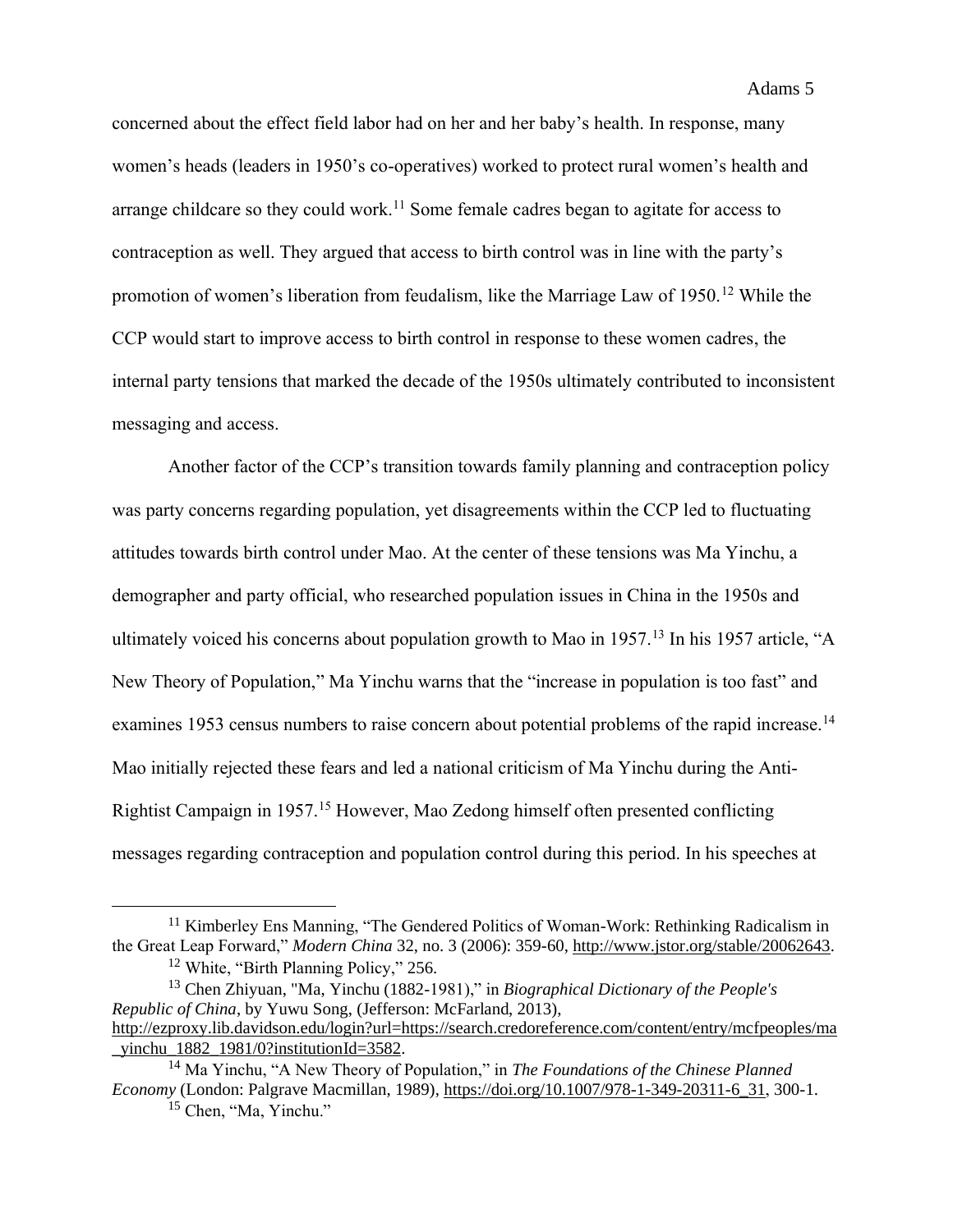### Adams 6

the Beidaihe Conference in 1958, he reflects on how in "the past I said we could manage with 800 million. Now I think that one billion plus would be no cause for alarm."<sup>16</sup> However, not even a year before he had called for birth planning and suggested birth control education in the school systems.<sup>17</sup> Even though the state had begun to implement contraception policy, Mao's contradictory messages created an environment of confusion and instability surrounding population control. These tensions within the party led to inconsistent messaging and uneven implementation of contraception policy, which ultimately resulted in contrasting reactions from women of different generations, and many rural, poorer women being disadvantaged by inadequate birth control access.

One element that affected how women responded to contraception was generational differences, due to older generations living through the co-operative period and their difficulty in balancing reproductive and productive labor. Often, when "women who were of childbearing age during the collective years tried to communicate with younger women in the 1980s and 1990s about the burden of too many children and the need to limit births, they were speaking to a generation who had not shared their experiences of privation and exhaustion."<sup>18</sup> For example, a woman from rural Shaanxi laments how "when we were working in the collective, the state was in charge of everything…but they didn't take charge of births."<sup>19</sup> When birth planning finally came to her village, "I rushed to the hospital to get an IUD. Otherwise, I would have had one or two more [children]. It would have been unbelievable."<sup>20</sup> As a woman living under the collective

<sup>16</sup> Mao Zedong, "Talks at the Beidaihe Conference," in *Mao Zedong and China's Revolutions: A Brief History with Documents,* ed. Timothy Cheek (Boston: Bedford/St. Martin's, 2002), 162.

<sup>&</sup>lt;sup>17</sup> Melissa Ludtke, "From Mao to Now: China's Population Policy," accessed November 10, 2020, [http://touchinghomeinchina.com/timeline.html.](http://touchinghomeinchina.com/timeline.html)

<sup>18</sup> Gail Hershatter, *The Gender of Memory: Rural Women and China's Collective Past,* (Berkeley: University of California Press, 2011), 208.

<sup>19</sup> Ibid.*,* 206.

<sup>20</sup> Ibid., 207.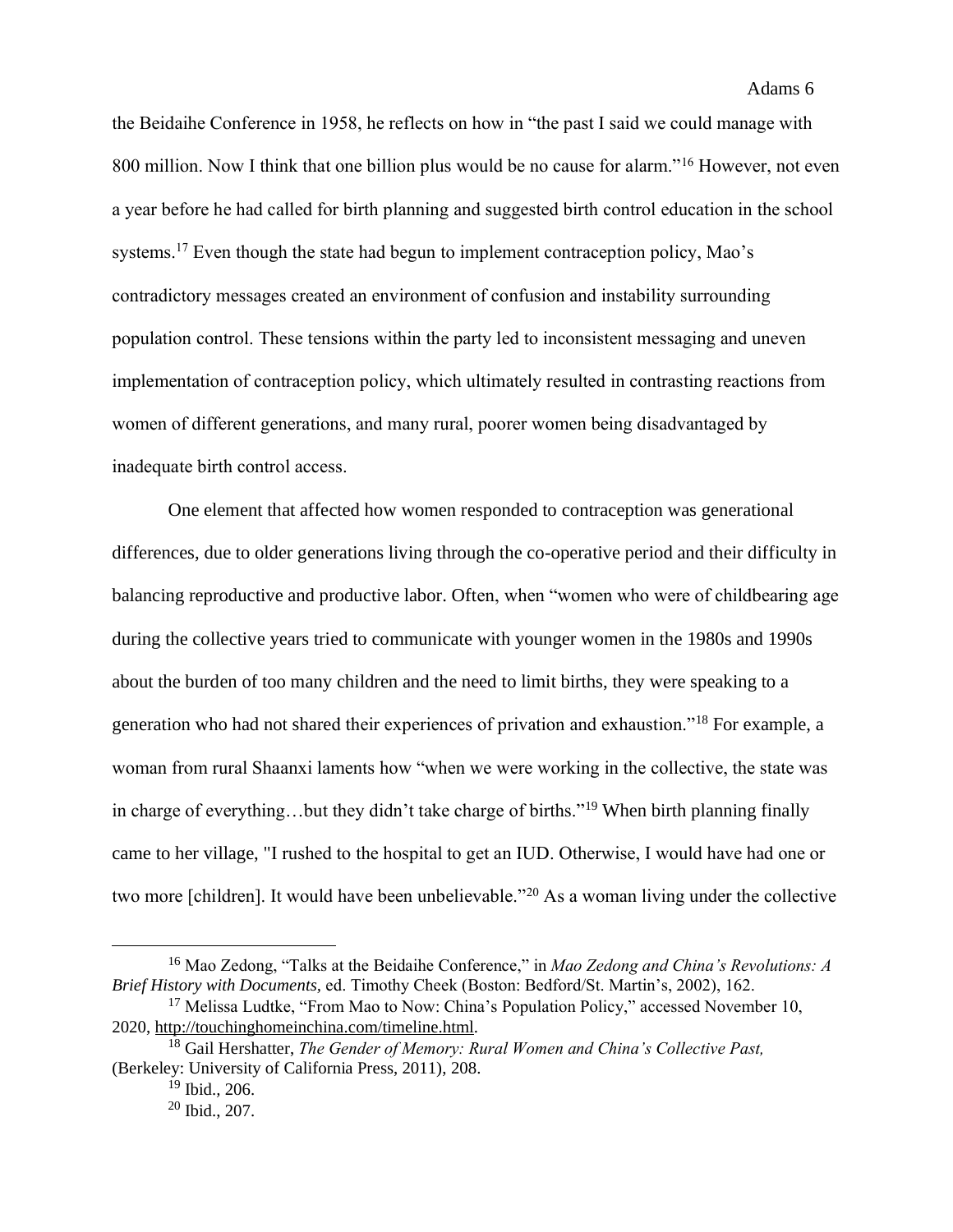period, her experiences shed light on the difficulties women faced with the double burden of fieldwork and childrearing. Her elated response and eagerness to get an IUD underscores how older generations of women were highly receptive to contraception as it alleviated the pressures of having a lot of children. On the other hand, younger women were raising families during a period "when children were once again coming to be associated with prosperity, and were still necessary for old-age security."<sup>21</sup> One barefoot doctor describes the experience of propagandizing birth control in villages as "not very successful…Peasants just didn't believe that the collective would provide for them in their old age and they surrounded themselves with as many children as possible."<sup>22</sup> This barefoot doctor was propagandizing during the late 1960s, most likely when younger women, who had not been mothers under the co-operative system, were having children. Therefore, one reason these younger women were resistant to contraception was due to the "old-age security" that children provided and their lack of experience in the difficulties of childrearing within co-operative life. In the state's inconsistent messaging throughout this period and their inability to account for these generational differences within their policy, women of different generations thus reacted to contraception differently.

Geography and class also had major effects on what women had access to contraception, as the state's uneven birth control implementation allowed wealthier women in more urban areas better access to contraception, while poorer women in rural areas were left more disadvantaged. During the 1950s, contraception prices were drastically different between regions, and businesses in rural areas were limited and often understocked.<sup>23</sup> One woman, Wang Xu, when

<sup>21</sup> Ibid., 208.

<sup>22</sup> B. Michael Frolic, *Mao's People: Sixteen Portraits of Life in Revolutionary China,* (Cambridge: Harvard University Press, 1981), ProQuest Ebook Central, 222.

<sup>&</sup>lt;sup>23</sup> Sarah Mellors, "Less Reproduction, More Production: Birth Control in the Early People's Republic of China, 1949–1958," *East Asian Science, Technology and Society: an International Journal* 13, no. 3 (2019): 381-2[, muse.jhu.edu/article/736529.](https://muse.jhu.edu/article/736529)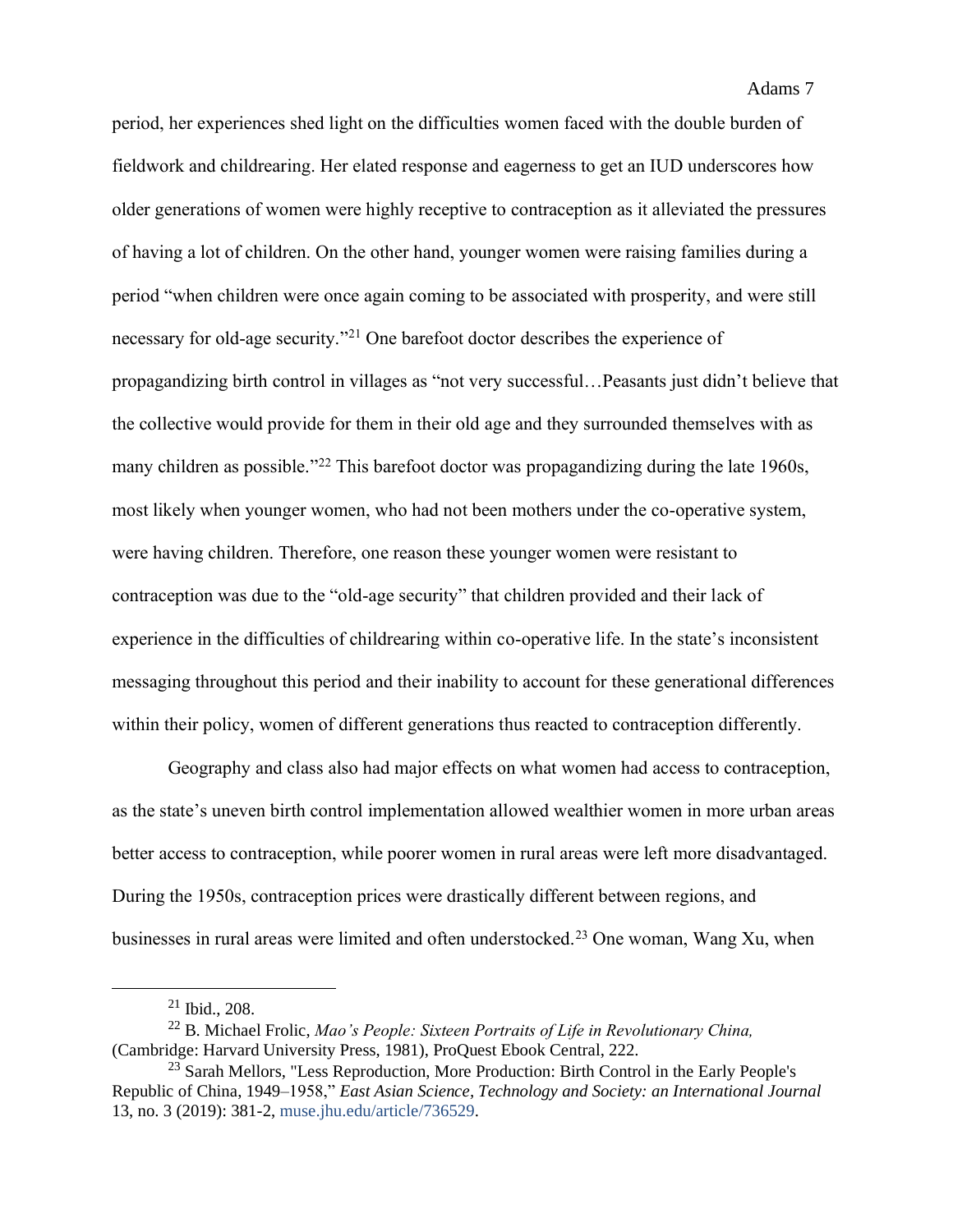she moved from Nanjing to Shanghai with her family in 1956, noticed how much more "commonplace" birth control was and she was able to have an abortion and an IUD in Shanghai.<sup>24</sup> Her family's monetary stability and ability to live in urban Shanghai allowed for Wang to have easy access to contraception. With these advantages, she was able to make decisions about her reproductive health that other women, particularly poorer and rural women, could not afford. For example, Erjie, a woman from Chengdu, Sichuan province, remembers when "I had considered having an abortion, but that didn't work out. There were condoms on sale at the shop but we couldn't afford them. They cost five yuan each."<sup>25</sup> Another rural woman from Shaanxi remembers her regret that there was "no family planning at the time…people had so many kids."<sup>26</sup> In opposition to Wang's experience, Erjie and the other woman had faced limited access to contraception due to class and rural barriers; Erjie was unable to afford something as simple as condoms, while the second woman had no access to family planning due to her rural home in Shaanxi. The government's failure to have equal supply and to account for class differences in contraception policy is highly evident between these contrasting accounts, further highlighting the ways women of diverse classes and locations had different access to birth control.

Furthermore, geography and class affected the education women had access to; wealthier, urban women often had better education and thus had better understandings of contraception, while the state's limited birth control education in rural areas restricted poorer, rural women's access. One female cadre who found success in Shanghai in promoting birth control reflected on how she and other cadres "talked to the women and gave information about contraception, what

<sup>24</sup> Mellors, "Less Reproduction, More Production," 384.

<sup>25</sup> Zhou, *Forgotten Voices*, 216.

<sup>26</sup> Hershatter, *The Gender of Memory,* 206.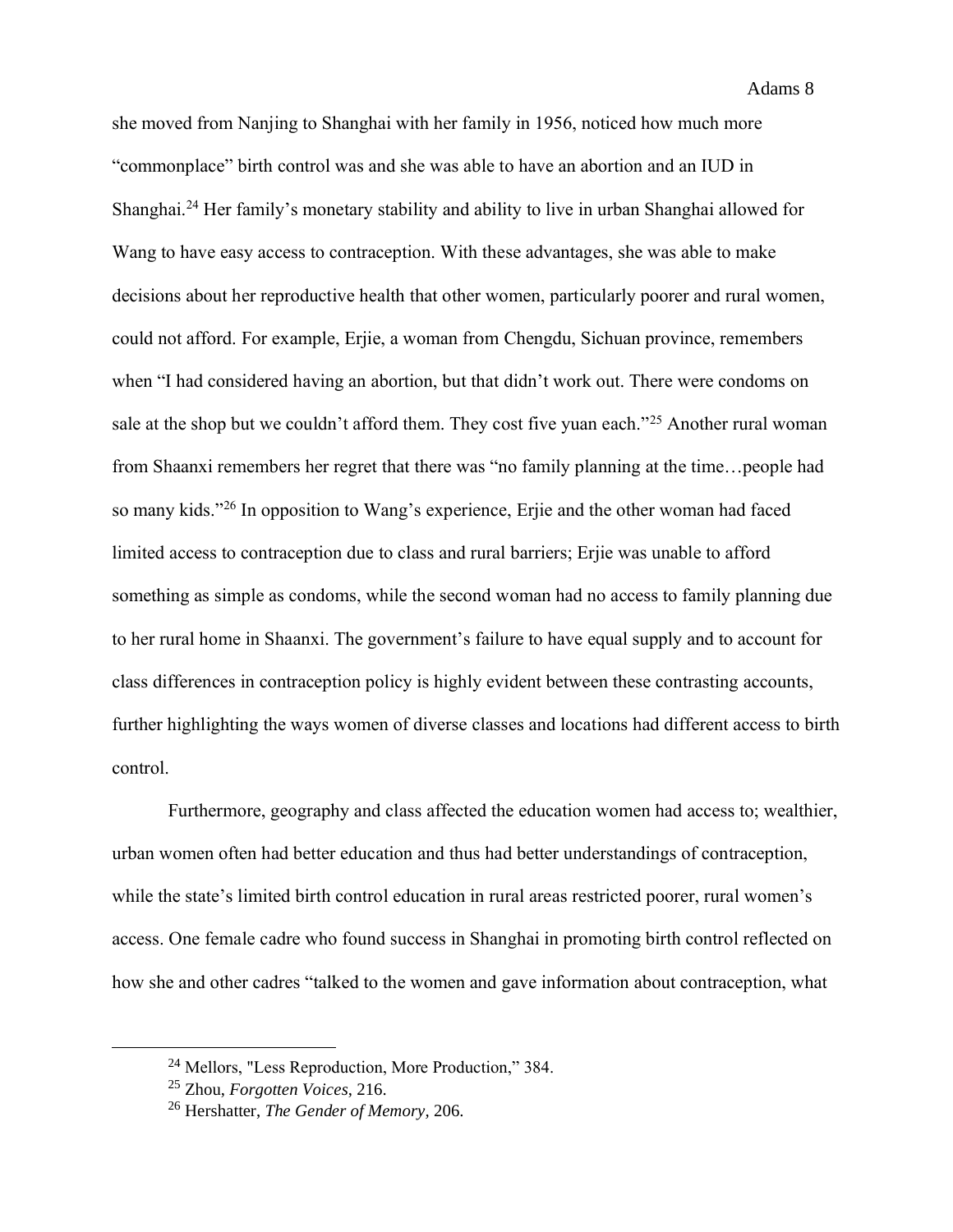devices to use and how to use them…First, we held a mass meeting…to explain about birth control and the possibilities involved."<sup>27</sup> The location of Shanghai is significant in her account because it reveals how expansive sexual health education was in urban areas compared to rural areas. These women living in Shanghai had the privilege of access to the in-depth education this cadre describes. Furthermore, one man, Wang, recounts how wealthy, urban people had greater access to reading material on sex and sexual health, like the book *Knowledge About Sex.*<sup>28</sup> On the other hand, Erjie also reflected on how she "didn't have an education and we simply didn't understand [contraception methods]…Not knowing what to do, I tried a tonic…I was told the tonic could induce abortion, but it didn't work. Then I tried to jump off a construction site, hoping to get rid of the fetus that way. That didn't work either."<sup>29</sup> Erjie, as a woman with limited access to sexual health education, resulted to clearly extreme measures to prevent birth. While she did live in a more urban area, her poverty most likely prevented her from receiving the education she needed. Unlike wealthier woman who were able to read books like *Knowledge About Sex* or had access to the education cadres provided, women like Erjie struggled from her lack of available education. Therefore, the state disadvantaged many poorer and rural women in their inability to establish even implementation of education between classes and rural/urban areas.

However, one factor that did not appear to differ between age, geography, or class was how men often proved to be an obstacle to, or at least disregarded, contraception and sex education. The barefoot doctor mentioned earlier also remembered how even "In spite of all our education, contraception was not well understood, especially in the male-dominated rural parts of

<sup>27</sup> Frolic, *Mao's People*, 228-9.

<sup>28</sup> Mellors, "Less Reproduction, More Production," 374-5.

<sup>29</sup> Zhou, *Forgotten Voices,* 216.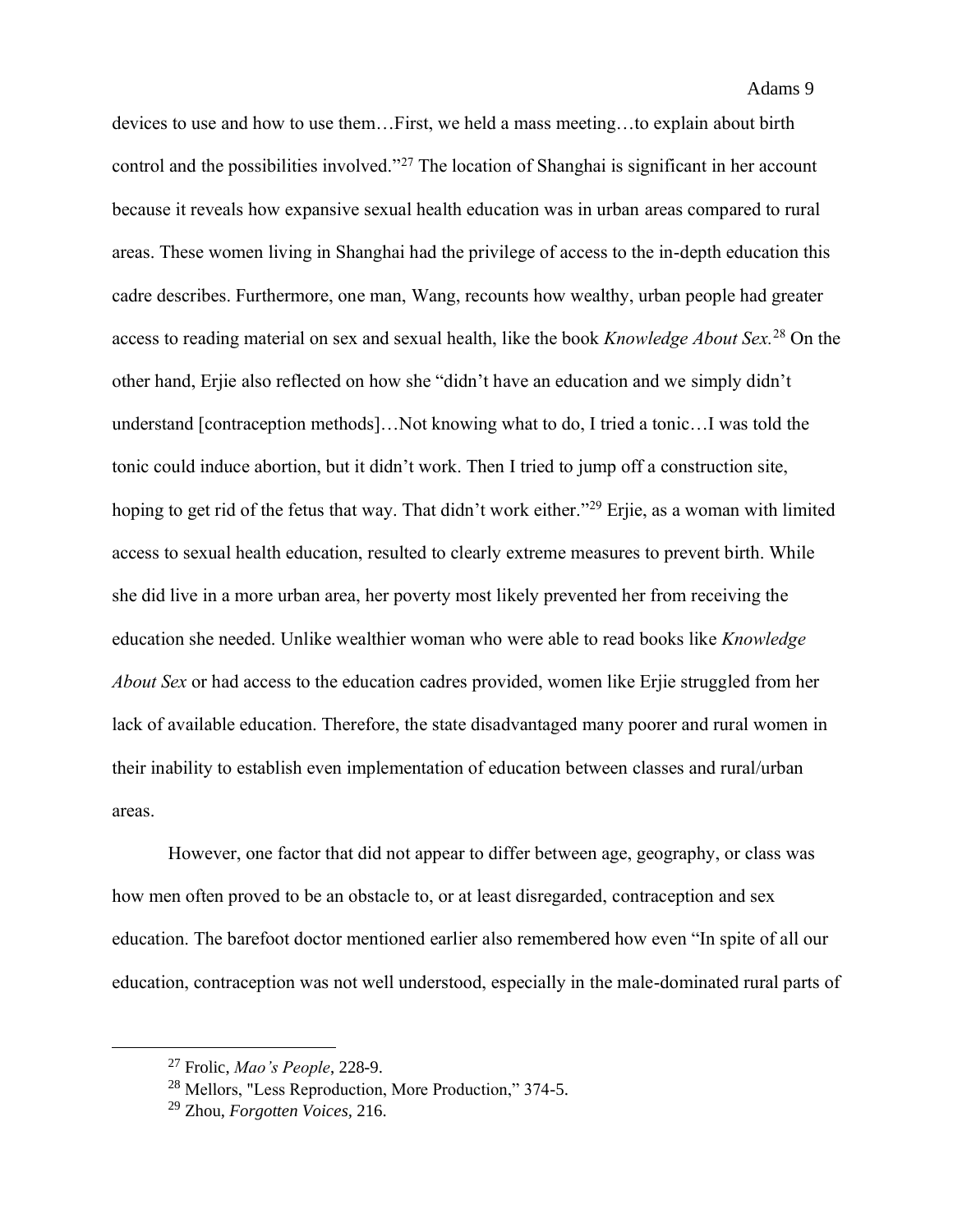Guangdong where females had little to say in such matters."<sup>30</sup> Furthermore, a woman cadre from rural Shaanxi, Feng Sumei, reflects on how there was "a man, who…would not go to [have his wife] get an IUD... in most families, women agreed with family planning, but men did not."<sup>31</sup> The doctor and Feng's accounts underscore how men were often hindrances to women's ability to get birth control, even if women were struggling and wanted access to contraception. However, men's negative effect on contraception access was not isolated to the rural areas that the barefoot doctor and Feng worked in. The woman cadre in Shanghai also revealed how after the mass contraception meetings, "the entranceway activists visited individual families to talk with them, especially with the husbands who, though fairly enlightened, didn't pay much attention to our efforts…We didn't talk much about vasectomies because the men didn't want to listen."<sup>32</sup> Significantly, this account reveals how even "enlightened," or educated, men in urban areas like Shanghai disregarded education about contraception, letting the burden fall to their wives and other women. While these accounts do not necessarily reveal a diversity of experience in regards to male family members and contraception, they are important in understanding the state's shortcomings in birth control policy.

While contraception under Maoist China is an important area of study, in recent decades, China's controversial one-child policy has largely overshadowed this period in China's complicated population history. However, as I have shown in this essay, the examination of contraception policy under Mao, and its effect on people's lives, is crucial in better understanding the issue of population in China. Additionally, the issues discussed in this essay emphasize how people's personal accounts, particularly those of women, are often overlooked in

<sup>30</sup> Frolic, *Mao's People*, 222.

<sup>31</sup> Hershatter, *The Gender of Memory,* 208.

<sup>32</sup> Frolic, *Mao's People*, 229.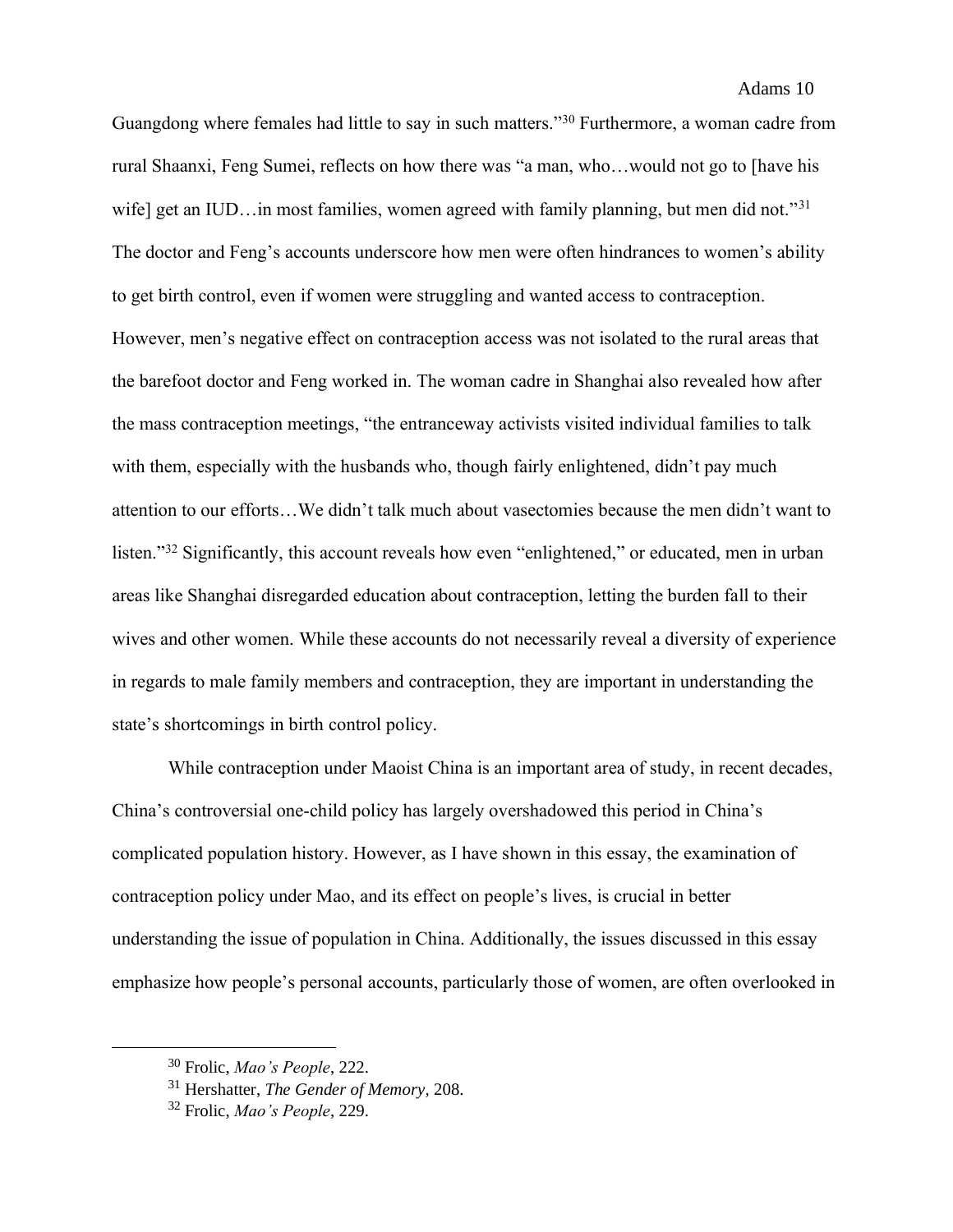state discourses. I have worked to examine these oft-overlooked personal accounts to shed light how state policies affect real people at the personal level. Most importantly, their diverse accounts on how age resulted in diverse receptions between generations and the ways in which class and geography affected access, particularly disadvantaging poorer, rural women, reflect the diversity of identity and experience in China.

# Bibliography

#### Primary Sources

Frolic, B. Michael. *Mao's People: Sixteen Portraits of Life in Revolutionary China.* Cambridge: Harvard University Press, 1981. ProQuest Ebook Central.

Hershatter, Gail. *The Gender of Memory: Rural Women and China's Collective Past*. Berkeley: University of California Press, 2011.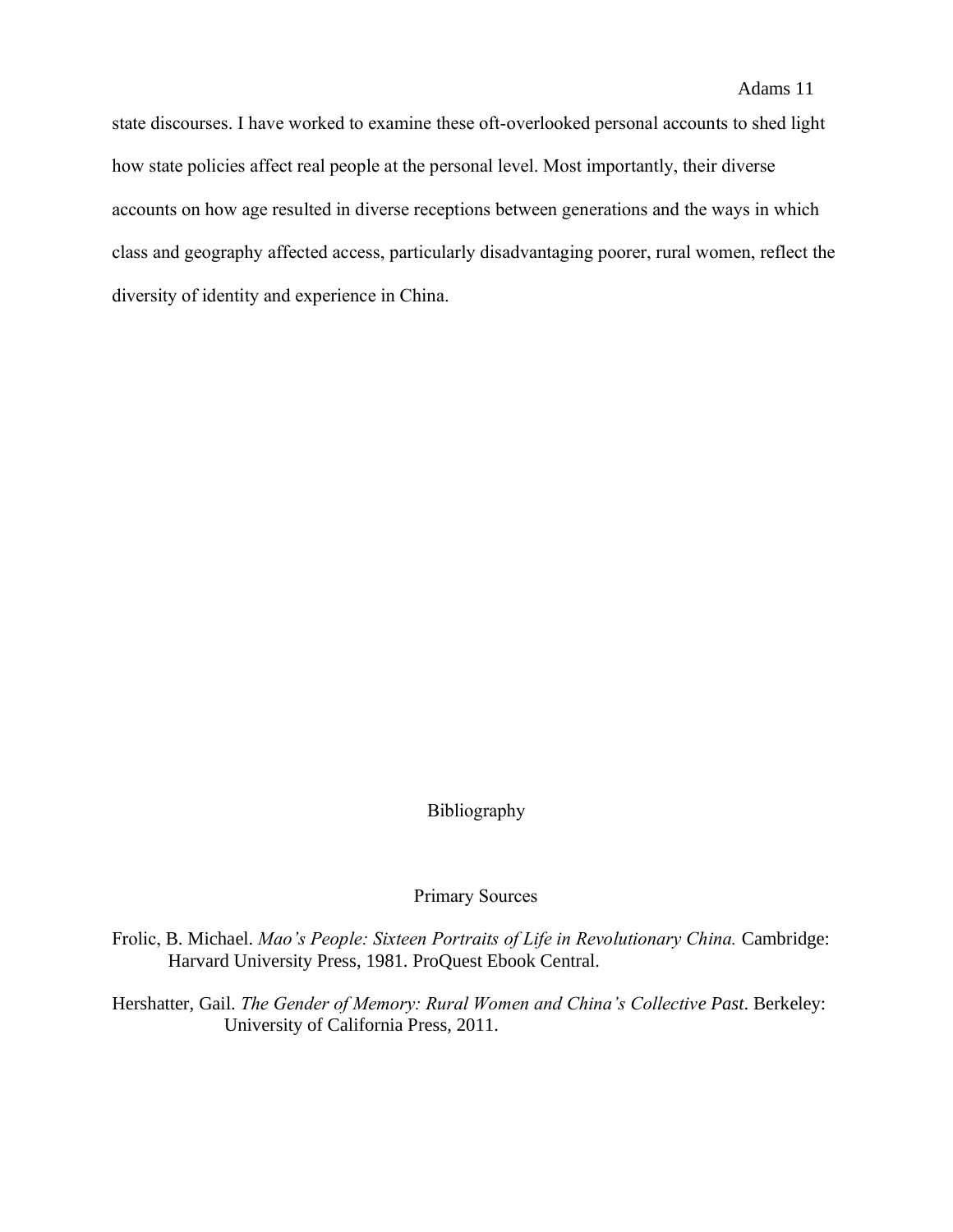- Ma, Yinchu. "A New Theory of Population." In *The Foundations of the Chinese Planned Economy.* London: Palgrave Macmillan, 1989. [https://doi.org/10.1007/978-1-349-20311-](https://doi.org/10.1007/978-1-349-20311-6_31) [6\\_31](https://doi.org/10.1007/978-1-349-20311-6_31).
- Mao, Zedong. "The Bankruptcy of the Idealist Conception of History." Marxists Internet Archive. Accessed November 6, 2020. [https://www.marxists.org](https://www.marxists.org/).

———. "Talks at the Beidaihe Conference." In *Mao Zedong and China's Revolutions: A Brief History with Documents,* edited by Timothy Cheek. Boston: Bedford/St. Martin's, 2002.

- Mellors, Sarah. "Less Reproduction, More Production: Birth Control in the Early People's Republic of China, 1949–1958." *East Asian Science, Technology and Society: an International Journal* 13, no. 3 (2019): 367-389. [muse.jhu.edu/article/736529.](https://muse.jhu.edu/article/736529)
- Wei, Yingzhou. 爸爸上工我们上学 *(Daddy goes to work, we go to school).* October 1954. Poster, 53.5 x 77.5 cm. [https://chineseposters.net/posters/pc-1954-005.](https://chineseposters.net/posters/pc-1954-005)
- Zhang, Daxin. 民族和睦团结生产的新家庭 (*A new household that is democratic, peaceful, and engages in united production).* January 1954. Poster, 54 x 79 cm. [https://chineseposters.net/posters/e15-286.](https://chineseposters.net/posters/e15-286)
- Zhou, Xun. *Forgotten Voices of Mao's Great Famine, 1958-1962: An Oral History*. New Haven: Yale University Press, 2013. ProQuest Ebook Central.

## Secondary Sources

- Chen, Huiqin and Shehong Chen. *Daughter of Good Fortune: A Twentieth-Century Chinese Peasant Memoir.* Seattle: University of Washington Press, 2015.
- Chen, Zhiyuan. "Ma, Yinchu (1882-1981)." In *Biographical Dictionary of the People's Republic of China*, by Yuwu Song. McFarland, 2013. [http://ezproxy.lib.davidson.edu/login?url=https://search.credoreference.com/conte](http://ezproxy.lib.davidson.edu/login?url=https://search.credoreference.com/content/entry/mcfpeoples/ma_yinchu_1882_1981/0?institutionId=3582) [nt/entry/mcfpeoples/ma\\_yinchu\\_1882\\_1981/0?institutionId=3582.](http://ezproxy.lib.davidson.edu/login?url=https://search.credoreference.com/content/entry/mcfpeoples/ma_yinchu_1882_1981/0?institutionId=3582)
- Hershatter, Gail. *The Gender of Memory: Rural Women and China's Collective Past*. Berkeley: University of California Press, 2011.
- Johnson, Tina Phillips, and Yi-Li Wu. "Maternal and Child Health in Nineteenth- to Twenty-First-Century China." In *Medical Transitions in Twentieth-Century China*, edited by Andrews Bridie and Bullock Mary Brown, 51-68. Indiana University Press, 2014. [http://www.jstor.org/stable/j.ctt16f992b.8.](http://www.jstor.org/stable/j.ctt16f992b.8)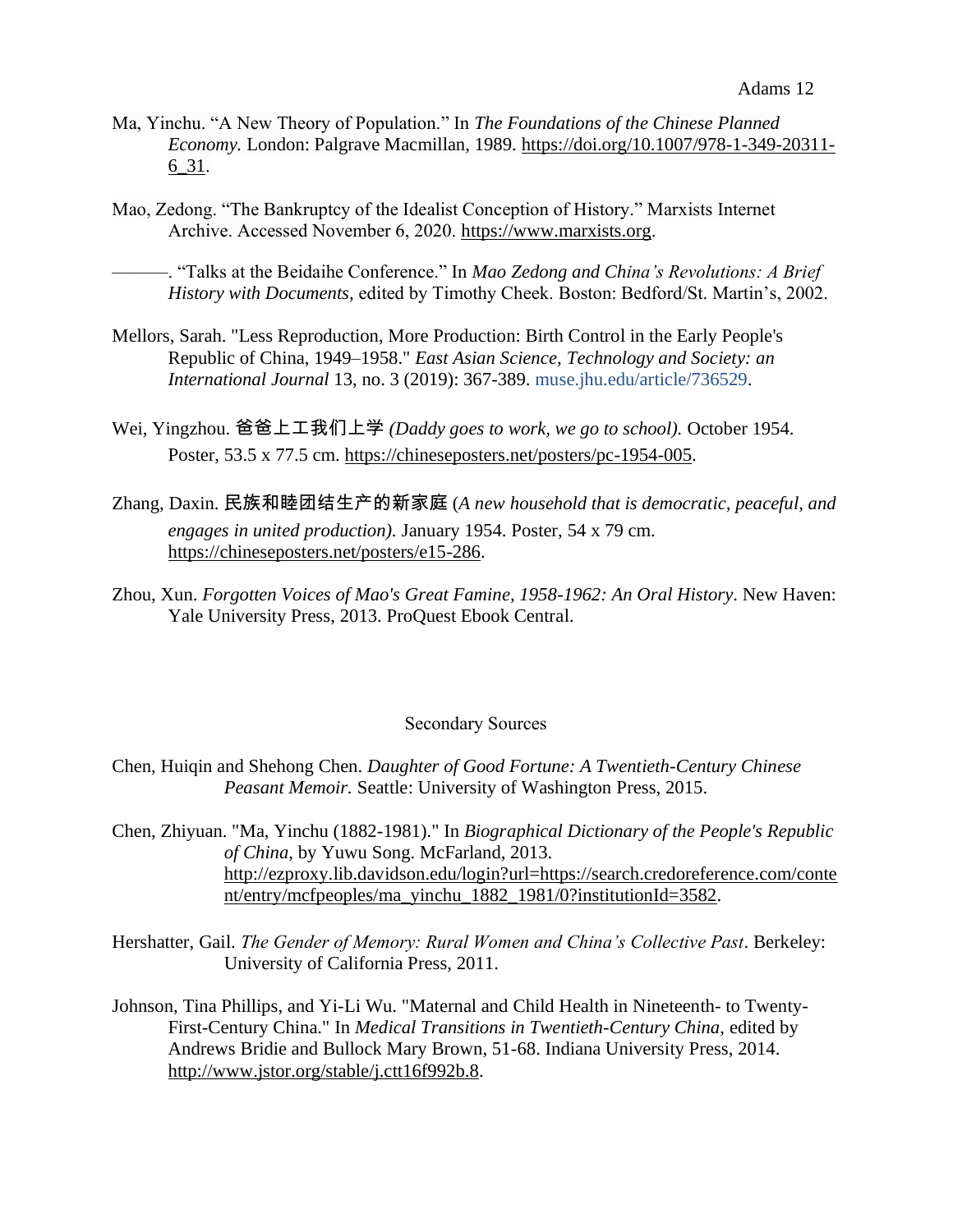- Ludtke, Melissa. "From Mao to Now: China's Population Policy." Accessed November 10, 2020. [http://touchinghomeinchina.com/timeline.html.](http://touchinghomeinchina.com/timeline.html)
- Manning, Kimberley Ens. "The Gendered Politics of Woman-Work: Rethinking Radicalism in the Great Leap Forward." *Modern China* 32, no. 3 (2006): 349-84. [http://www.jstor.org/stable/20062643.](http://www.jstor.org/stable/20062643)
- Mellors, Sarah. "Less Reproduction, More Production: Birth Control in the Early People's Republic of China, 1949–1958." *East Asian Science, Technology and Society: an International Journal* 13, no. 3 (2019): 367-389. [muse.jhu.edu/article/736529.](https://muse.jhu.edu/article/736529)
- White, Tyrene. "The Origins of China's Birth Planning Policy." In *Engendering China: Women, Culture, and the State,* edited by Christina K. Gilmartin, Gail Hershatter, Lisa Rofel, and Tyrene White, 250-78. Cambridge: Harvard UP, 1994.